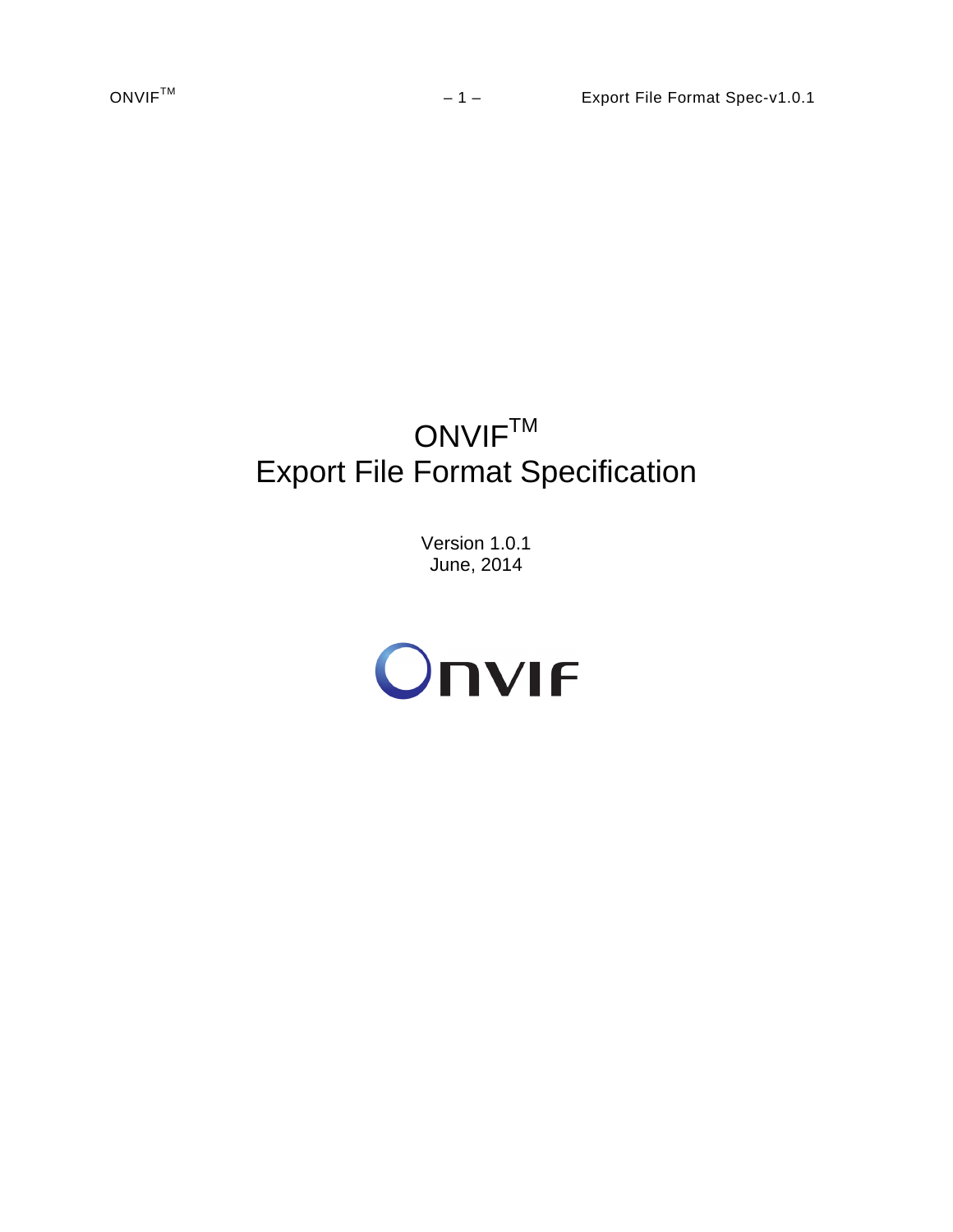2013 by ONVIF: Open Network Video Interface Forum. All rights reserved.

Recipients of this document may copy, distribute, publish, or display this document so long as this copyright notice, license and disclaimer are retained with all copies of the document. No license is granted to modify this document.

THIS DOCUMENT IS PROVIDED "AS IS," AND THE CORPORATION AND ITS MEMBERS AND THEIR AFFILIATES, MAKE NO REPRESENTATIONS OR WARRANTIES, EXPRESS OR IMPLIED, INCLUDING BUT NOT LIMITED TO, WARRANTIES OF MERCHANTABILITY, FITNESS FOR A PARTICULAR PURPOSE, NON-INFRINGEMENT, OR TITLE; THAT THE CONTENTS OF THIS DOCUMENT ARE SUITABLE FOR ANY PURPOSE; OR THAT THE IMPLEMENTATION OF SUCH CONTENTS WILL NOT INFRINGE ANY PATENTS, COPYRIGHTS, TRADEMARKS OR OTHER RIGHTS. IN NO EVENT WILL THE CORPORATION OR ITS MEMBERS OR THEIR AFFILIATES BE LIABLE FOR ANY DIRECT, INDIRECT, SPECIAL, INCIDENTAL, PUNITIVE OR CONSEQUENTIAL DAMAGES, ARISING OUT OF OR RELATING TO ANY USE OR DISTRIBUTION OF THIS DOCUMENT, WHETHER OR NOT (1) THE CORPORATION, MEMBERS OR THEIR AFFILIATES HAVE BEEN ADVISED OF THE POSSIBILITY OF SUCH DAMAGES, OR (2) SUCH DAMAGES WERE REASONABLY FORESEEABLE, AND ARISING OUT OF OR RELATING TO ANY USE OR DISTRIBUTION OF THIS DOCUMENT. THE FOREGOING DISCLAIMER AND LIMITATION ON LIABILITY DO NOT APPLY TO, INVALIDATE, OR LIMIT REPRESENTATIONS AND WARRANTIES MADE BY THE MEMBERS AND THEIR RESPECTIVE AFFILIATES TO THE CORPORATION AND OTHER MEMBERS IN CERTAIN WRITTEN POLICIES OF THE CORPORATION.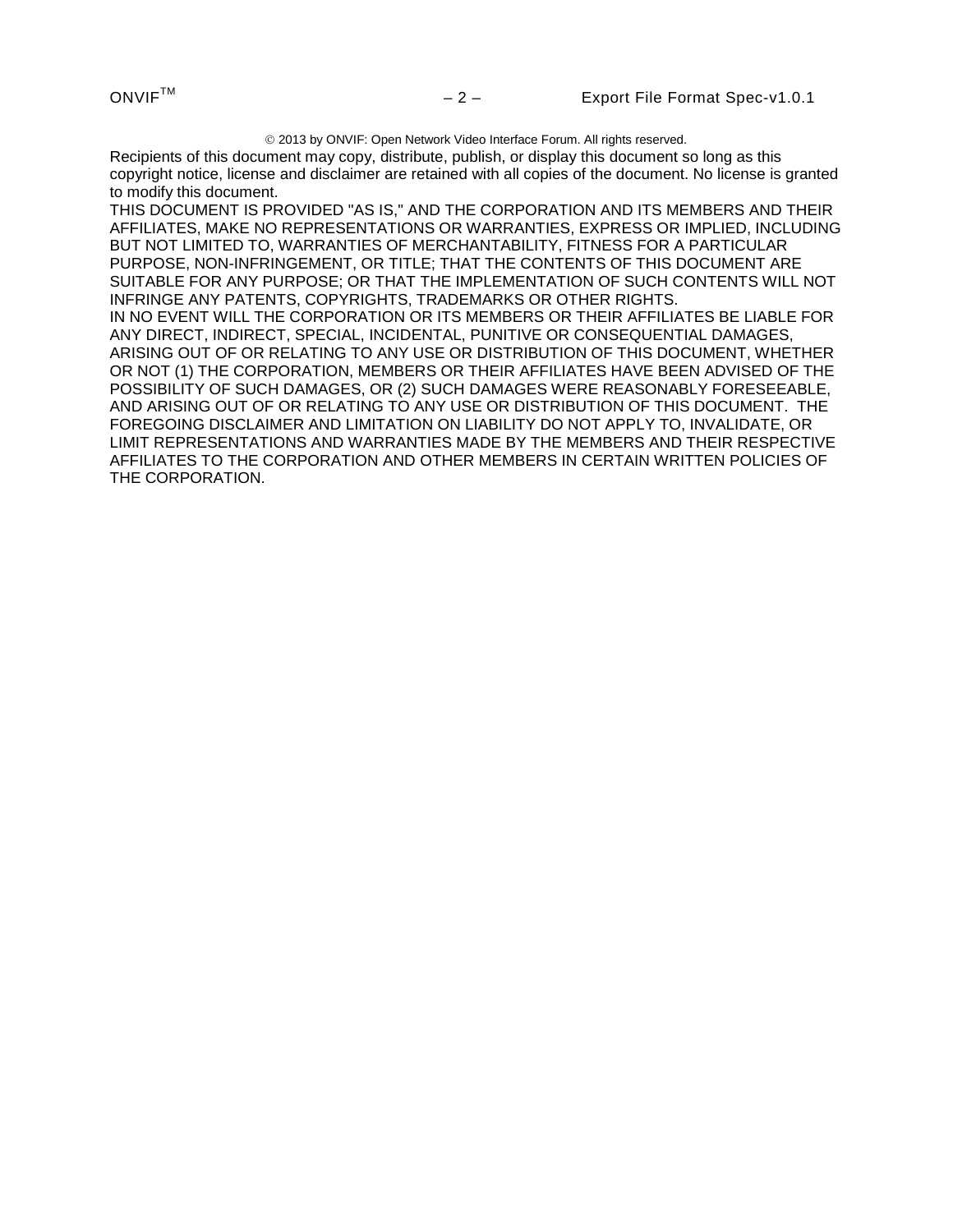## **CONTENTS**

| 1              |     |       |                                                                       |  |  |  |  |  |  |
|----------------|-----|-------|-----------------------------------------------------------------------|--|--|--|--|--|--|
| 2              |     |       |                                                                       |  |  |  |  |  |  |
| 3              |     |       |                                                                       |  |  |  |  |  |  |
|                | 3.1 |       |                                                                       |  |  |  |  |  |  |
|                | 3.2 |       |                                                                       |  |  |  |  |  |  |
| $\overline{4}$ |     |       |                                                                       |  |  |  |  |  |  |
|                | 4.1 |       | Use case 1: Playback of chunked and oversize clips at remote site 5   |  |  |  |  |  |  |
|                | 4.2 |       |                                                                       |  |  |  |  |  |  |
|                | 4.3 |       | Use case 3: Playback at players not equipped according to the present |  |  |  |  |  |  |
| 5              |     |       |                                                                       |  |  |  |  |  |  |
|                | 5.1 |       |                                                                       |  |  |  |  |  |  |
|                | 5.2 |       |                                                                       |  |  |  |  |  |  |
|                | 5.3 |       |                                                                       |  |  |  |  |  |  |
|                |     | 5.3.1 |                                                                       |  |  |  |  |  |  |
|                |     | 5.3.2 |                                                                       |  |  |  |  |  |  |
|                |     | 5.3.3 |                                                                       |  |  |  |  |  |  |
|                | 5.4 |       |                                                                       |  |  |  |  |  |  |
|                |     |       |                                                                       |  |  |  |  |  |  |
|                |     |       |                                                                       |  |  |  |  |  |  |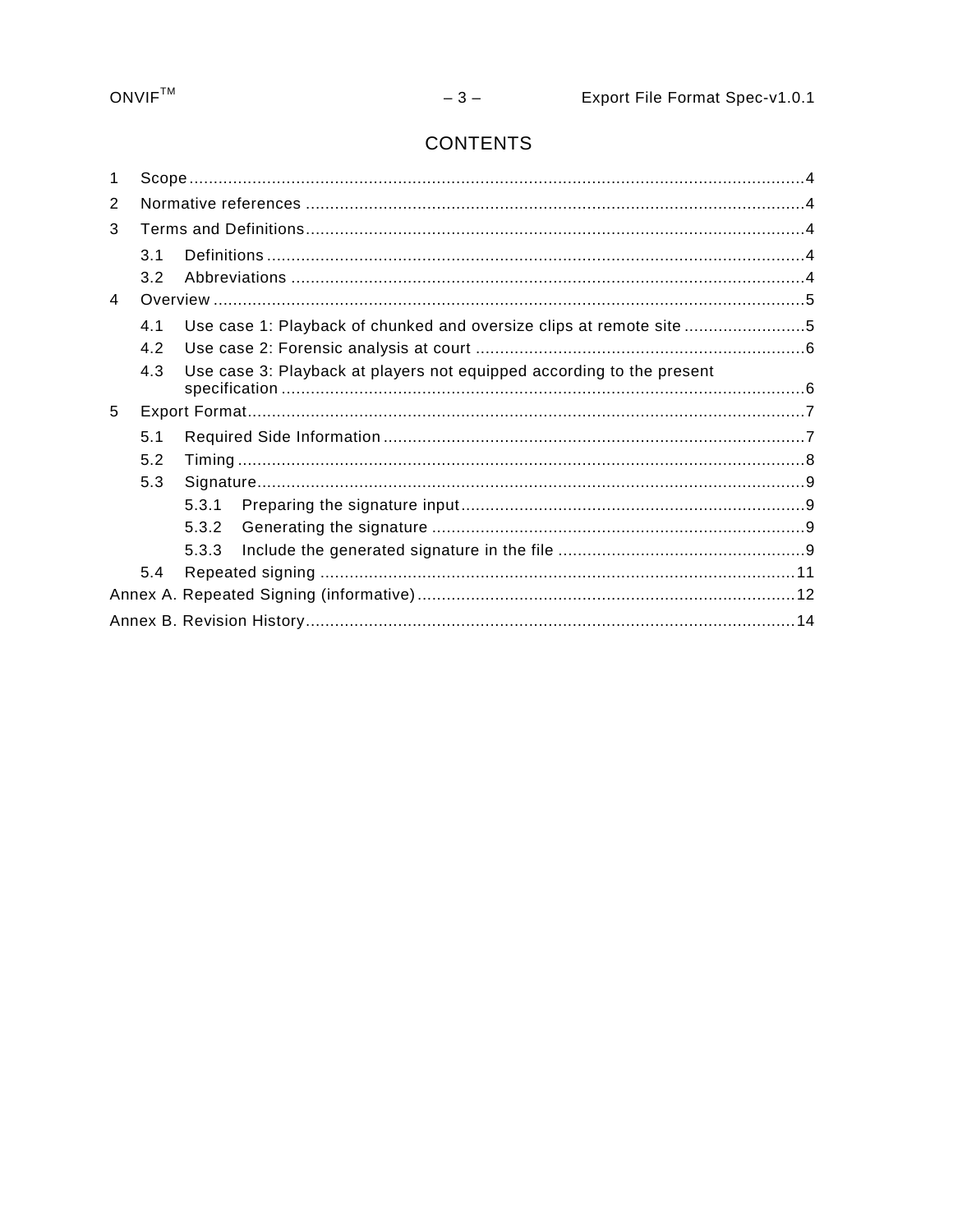#### <span id="page-3-0"></span>**1 Scope**

This document defines the ONVIF file format for exported media. The specification defines the mechanism necessary to support interoperable verification of the authenticity by the receiving party.

#### <span id="page-3-1"></span>**2 Normative references**

ONVIFTM Core Specification, Version 2.2, May, 2012 <http://www.onvif.org/specs/core/ONVIF-Core-Specification-v220.pdf>

ISO/IEC 23000-10 Information technology – Multimedia application format – Part 10: Surveillance application format

ISO/IEC 23000-10/Cor 2:2014 Information technology – Multimedia application format – Part 10: Surveillance application format - TechnicalCorrigendum 2

NIST FIPS 180-4 Secure Hash Standard

ISO/IEC 14888-2 Information technology – Security techniques – Digital signatures with appendix – Part 2: Integer factorization based mechanisms

PKCS#1, v2.1 RSA Cryptographic Standard

NIST FIPS 186-3 Digital Signature Standard (DSS)

IETF RFC 344 Public-Key Cryptography Standards (PKCS) #1: RSA Cryptography Specifications Version 2.1

ITU-T Recommendation X.690 (2008) | ISO/IEC 8825-1:2008, *Information technology – ASN.1 encoding rules: Specification of Basic Encoding Rules (BER),Canonical Encoding Rules (CER)and Distinguished Encoding Rules (DER)*

#### <span id="page-3-2"></span>**3 Terms and Definitions**

#### <span id="page-3-3"></span>**3.1 Definitions**

| Certificate | A certificate as used in this specification binds a public key to a subject entity.<br>The certificate is digitally signed by the certificate issuer to allow for verifying its<br>authenticity |
|-------------|-------------------------------------------------------------------------------------------------------------------------------------------------------------------------------------------------|
| Signature   | A digital signature or digital signature scheme is a mathematical scheme for                                                                                                                    |

demonstrating the authenticity of a digital message or document.

#### <span id="page-3-4"></span>**3.2 Abbreviations**

| <b>ONVIF</b> | Open Network Video Interface Forum |
|--------------|------------------------------------|
| SHA          | Secure Hashing Algorithm           |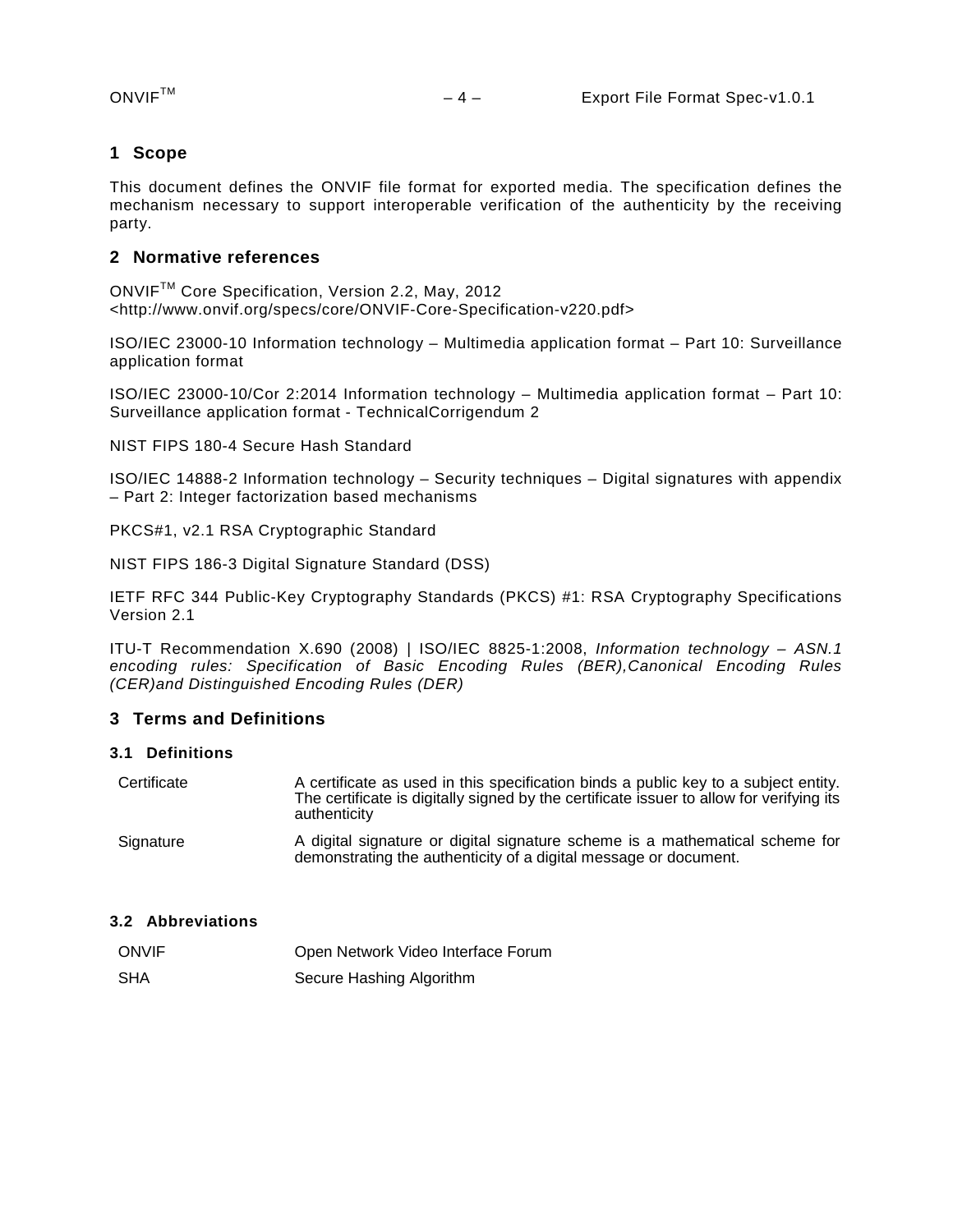#### <span id="page-4-0"></span>**4 Overview**

All data a user wishes to carry away separately are put into a metaphorical bag. The bag is than sealed to enable tamper detection. Anyone wanting to use the data from the bag first examines the seal. The data in the bag are identical with the original data as long as the seal is intact. Here, the metaphorical bag is represented by a file and the seal is represented by a signature over all data in the file.

The "bag of evidence" approach builds on procedures for media data and related meta data to be securely extracted from a trusted storage in a separate file. It is defined which meta data have to be preserved in order to provide for accurate replay. Data are provided "as is" without any further assertions, whatsoever, to perpetuate evidence.

Processing power reliefs include usage of hash functions before signature algorithms are applied. Multiple stages of signatures might be applied to collect additional information into a single sealed file.

International state of the art standards are applied for the file structure, hash and signature algorithms. The surveillance application format and the RSA2048 signature defined by ISO/IEC as well as the SHA-256 hash algorithm approved by NIST come into operation for most widespread interoperability.



**Figure 1 sealing and examination process in a nutshell (Source: Wikipedia)**

#### <span id="page-4-1"></span>**4.1 Use case 1: Playback of chunked and oversize clips at remote site**

An operator exports a Video clip with associated Audio from a DVR of brand A onto two DVDs, because it didn't fit on one. The selected recording period contains gaps because the recorder did only record when motion is detected. The DVD is then sent to a second site with Software where the content of the DVDs is copied to the local hard disk. The user then plays it back in the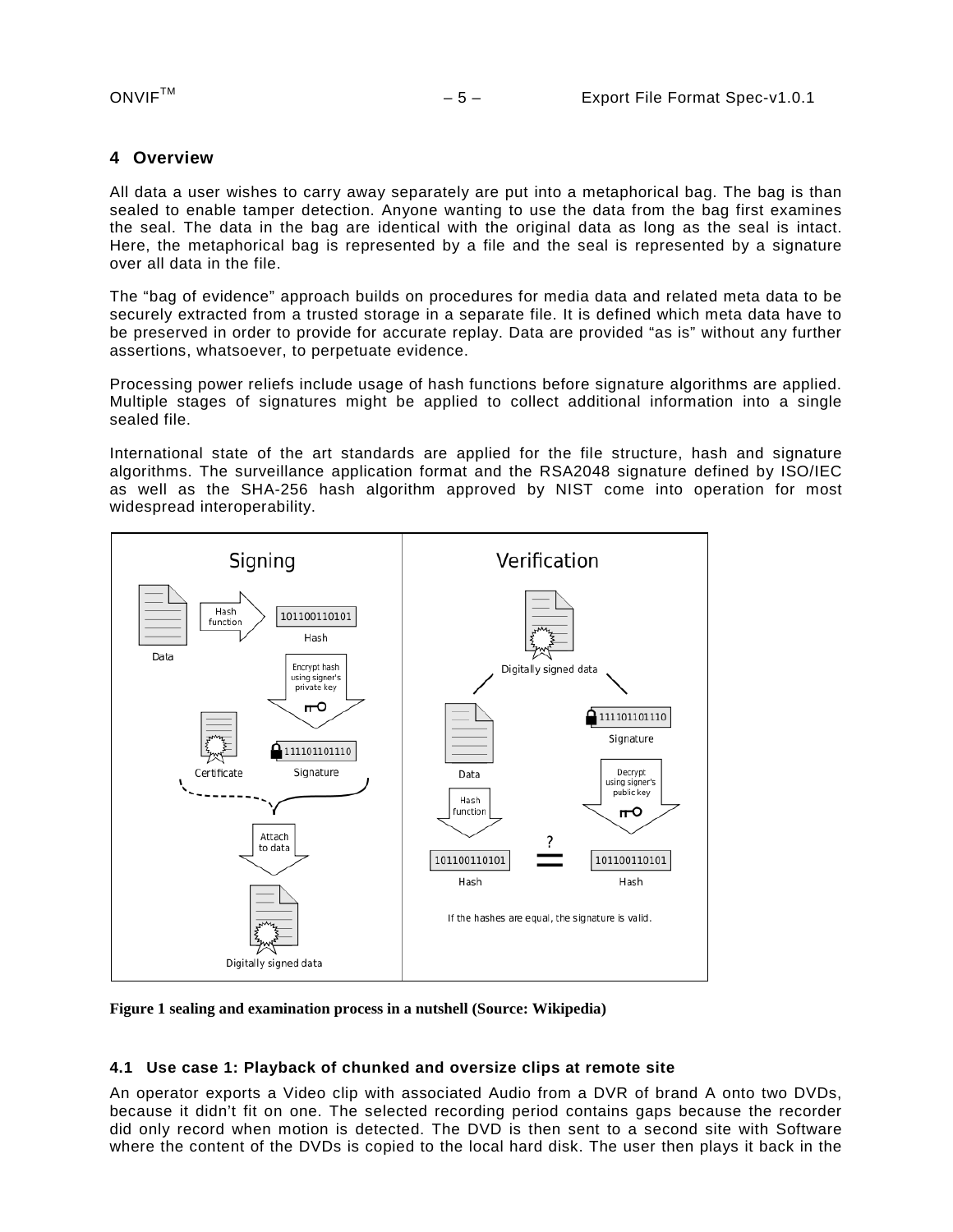Video Management System of brand B. The operator at the playback station wants to see the gaps in the recording, seek to any time where Video has been exported. On playback he expects the Video to playback smoothly with lip sync Audio.

#### <span id="page-5-0"></span>**4.2 Use case 2: Forensic analysis at court**

A court receives video clips from a grocery store, a street surveillance system and a metro operator. All three videos are shown in the courts approved video player.

The judges want to see the suspect in all three video clips with exact time information. They also want to have information when the video clips have been exported and whether the video sequence is complete and authentic.

#### <span id="page-5-1"></span>**4.3 Use case 3: Playback at players not equipped according to the present specification**

An authorized person receives video clips in the format defined in the present specification and wants to play back the media data on players conforming to the underlying standards definitions. Interpretation of the additional information added by the present specification is not required.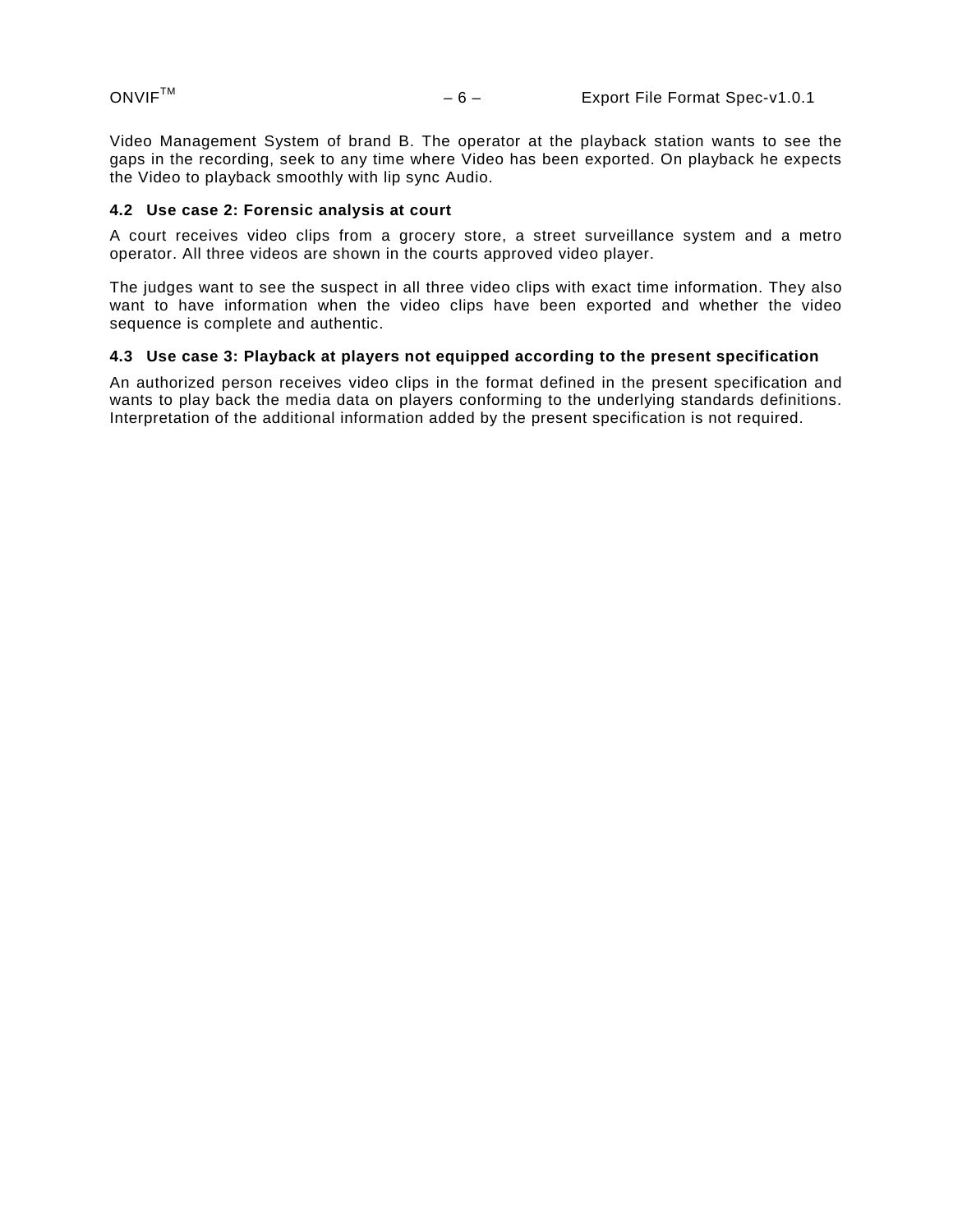#### <span id="page-6-0"></span>**5 Export Format**

#### <span id="page-6-1"></span>**5.1 Required Side Information**

The SurveillanceExportBox is required. It is recommended that the SurveillanceExportBox be placed as early as possible in files, for maximum utility.

In order to be able to associate the recording with a camera/microphone and the exporting system the following information shall be placed in the box:

- Source Description of the video source
	- $\circ$  Name Name of the camera
	- $\circ$  URL Address under which the camera can be accessed
	- o MAC Unique physical address of the camera (examples: 08-00-27-00-0C-15, 08:00:27:00:0C:15, 080027000C15)
	- o Line Input line number token for multi channel devices
- Source Description of the audio source
	- o Name Name of the microphone
	- o URL Address under which the microphone can be accessed
	- o MAC Unique physical address of the microphone
- Export Unit executing the export
	- o Name Name of the exporting unit
	- o URL Address under which the exporting unit can be accessed
	- o MAC Unique physical address of the exporting unit
	- $\circ$  Time date and time information on when the export was executed (start time)
	- $\circ$  Operator Name or identification of the operator performing the export

**SurveillanceExportBox**<br>Box Type: 'suep' Box Type:<br>Container: Meta Box ('meta'), file level<br>Yes Mandatory: Quantity: Exactly one This box shall provide ordered information about source and export units. Media tracks are identified by their respective UUID. Information has to be available only for the type of media present but separately for each and every track. Information about the exporting unit is leading.

#### **Syntax**

class SurveillanceExportBox

| extends | FullBox('suep', version = $0, 0$ } |  |  |
|---------|------------------------------------|--|--|
| string  | ExportUnitName;                    |  |  |
| string  | ExportUnitURL;                     |  |  |
| string  | ExportUnitMAC;                     |  |  |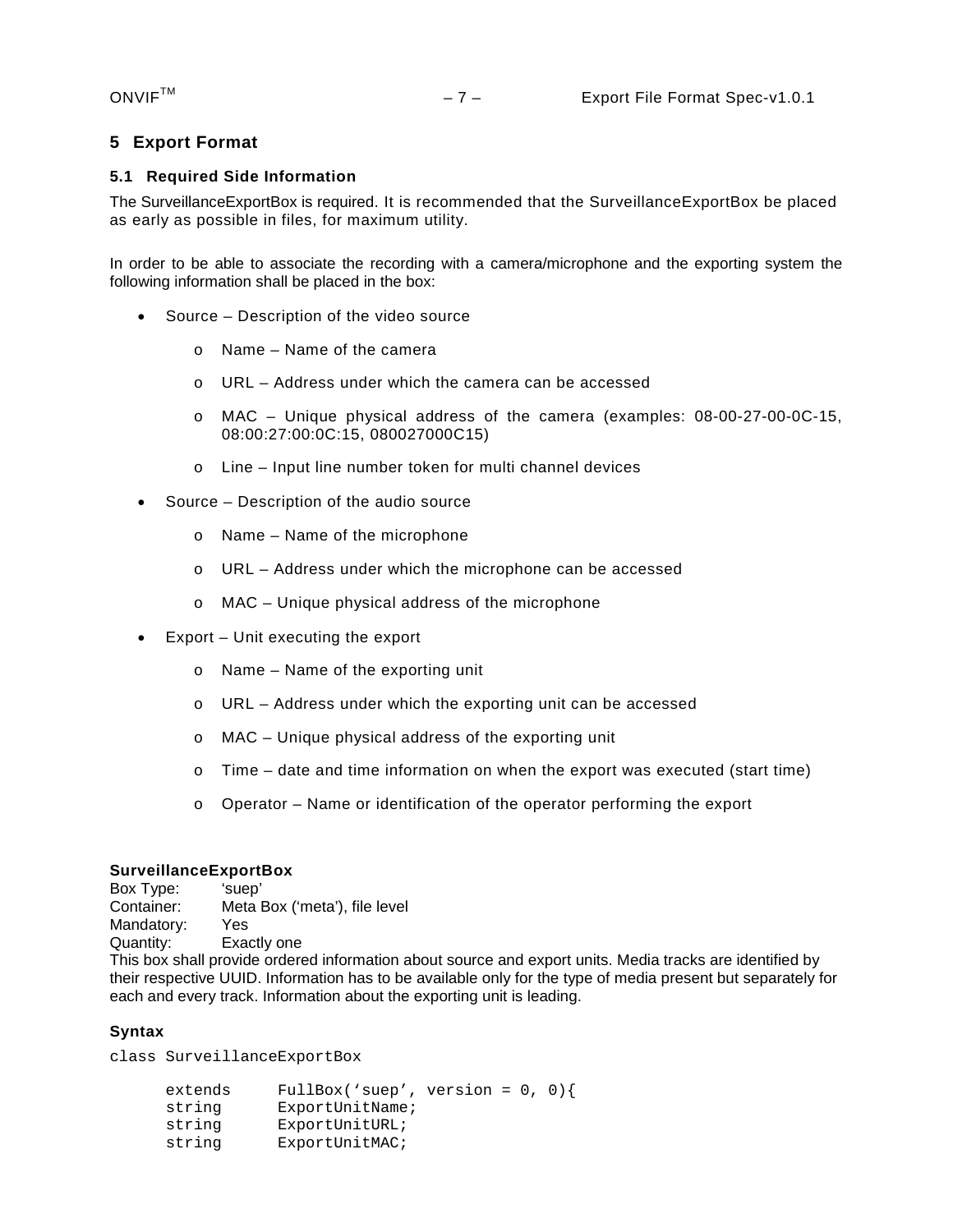```
UInt(64) ExportUnitTime;<br>string ExportOperator
              ExportOperator
Uint(8) video count;
int i;
for (i=0; i < video count; i++) {
        UInt(128) VideoTrackUUID
        string VideoSourceName;<br>string VideoSourceURL;
        string VideoSourceURL;<br>string VideoSourceMAC;
        string VideoSourceMAC;<br>string VideoSourceLine
                     VideoSourceLine;
}
Uint(8) audio_count;
int j;
for (j=0; j < \text{audio\_count}; j++) {
        UInt(128) AudioTrackUUID
        string AudioSourceName;<br>string AudioSourceURL;
       string AudioSourceURL;<br>string AudioSourceMAC;
                     AudioSourceMAC;
}
```
#### **Semantics**

}

String items are null-terminated strings in UTF-8 characters. If not applicable, the string shall contain the null-termination only.

ExportOperator is a string that givesName or identification of the operator performing the export. This string may be empty

ExportUnitTime is an integer that gives date and time designation as defined in ISO/IEC 14496-12 of when the export operation has been started

video\_count is an integer that gives the number of entries in the following list and equals the total number of video tracks

audio count is an integer that gives the number of entries in the following list and equals the total number of audio tracks

#### <span id="page-7-0"></span>**5.2 Timing**

————————————————————

The startTime element of  $AFIdentificationBox<sup>1</sup>$  $AFIdentificationBox<sup>1</sup>$  $AFIdentificationBox<sup>1</sup>$  shall contain the UTC based time of the first media sample in the fragment.

<span id="page-7-1"></span><sup>1</sup> Box definitions can be found in ISO/IEC 23000-10 Information technology – Multimedia application format – Part 10: Surveillance application format.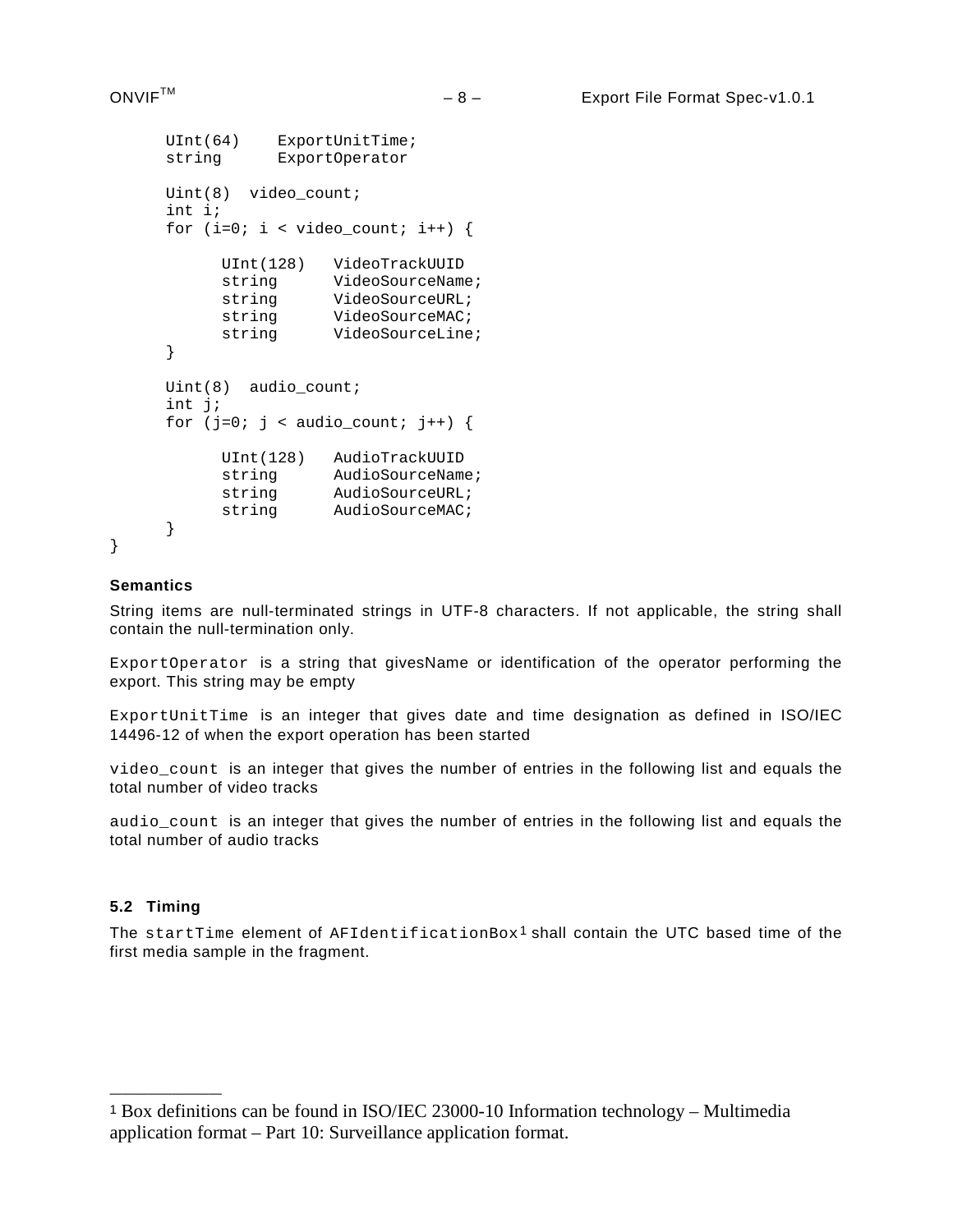#### <span id="page-8-0"></span>**5.3 Signature**

#### <span id="page-8-1"></span>**5.3.1 Preparing the signature input**

The input to the signature algorithm are all boxes of the file including boxes for the signature to be created, with the corresponding signature string set to zero. Particularly, the input contains signatures that are already present for repeated signing operations.

#### <span id="page-8-2"></span>**5.3.2 Generating the signature**

Implementations of this specification shall support RSASSA-PSS signatures as specified in ISO/IEC 14888-2 and PKCS#1 v2.1 with

- SHA-256 as specified in FIPS 180-4 as cryptographic hash function
- an RSA modulus length of 2048 bits
- MGF1 as specified in PKCS#1 v2.1 as mask generation algorithm with SHA-256 as cryptographic hash function
- Salt length 20
- Trailer field number as specified by the trailerFieldBC constant

Implementations may support other digital signature algorithms, if appropriate.

The generated signature string has to be included in the SignatureBox as defined in [5.3.3.](#page-8-3)

<span id="page-8-5"></span>Generating and maintaining parameters of the signature algorithm, particularly signature and verification keys, is outside the scope of this document. Recommendations given, e.g., in FIPS 186-3 should be followed where appropriate.

#### <span id="page-8-3"></span>**5.3.3 Include the generated signature in the file**

There are no changes to the file itself or the content after the signing operation has been performed. The sole exception is the input of the signature at the appropriate place.

The following box definitions provide for signature identification and inclusion. Encryption is not required; therefore an OriginalFormatBox is not necessary.

#### **Item Protection Box[2](#page-8-4)**

Box Type: 'ipro'<br>Container: Meta Meta box ('meta') Mandatory: Yes Quantity: Exactly one The protection count shall be 1.

#### **Protection Scheme Info Box**<sup>2</sup>

Box Types: 'sinf' Container: Item Protection Box ('ipro') Mandatory: Yes Quantity: One per signing instance Contains exactly one SchemeTypeBox and exactly one SchemeInformationBox.

#### Scheme Type Box<sup>2</sup>

————————————————————

<span id="page-8-4"></span><sup>2</sup> Box definitions can be found in ISO/IEC 14496-12 Information technology -- Coding of audiovisual objects -- Part 12: ISO base media file format.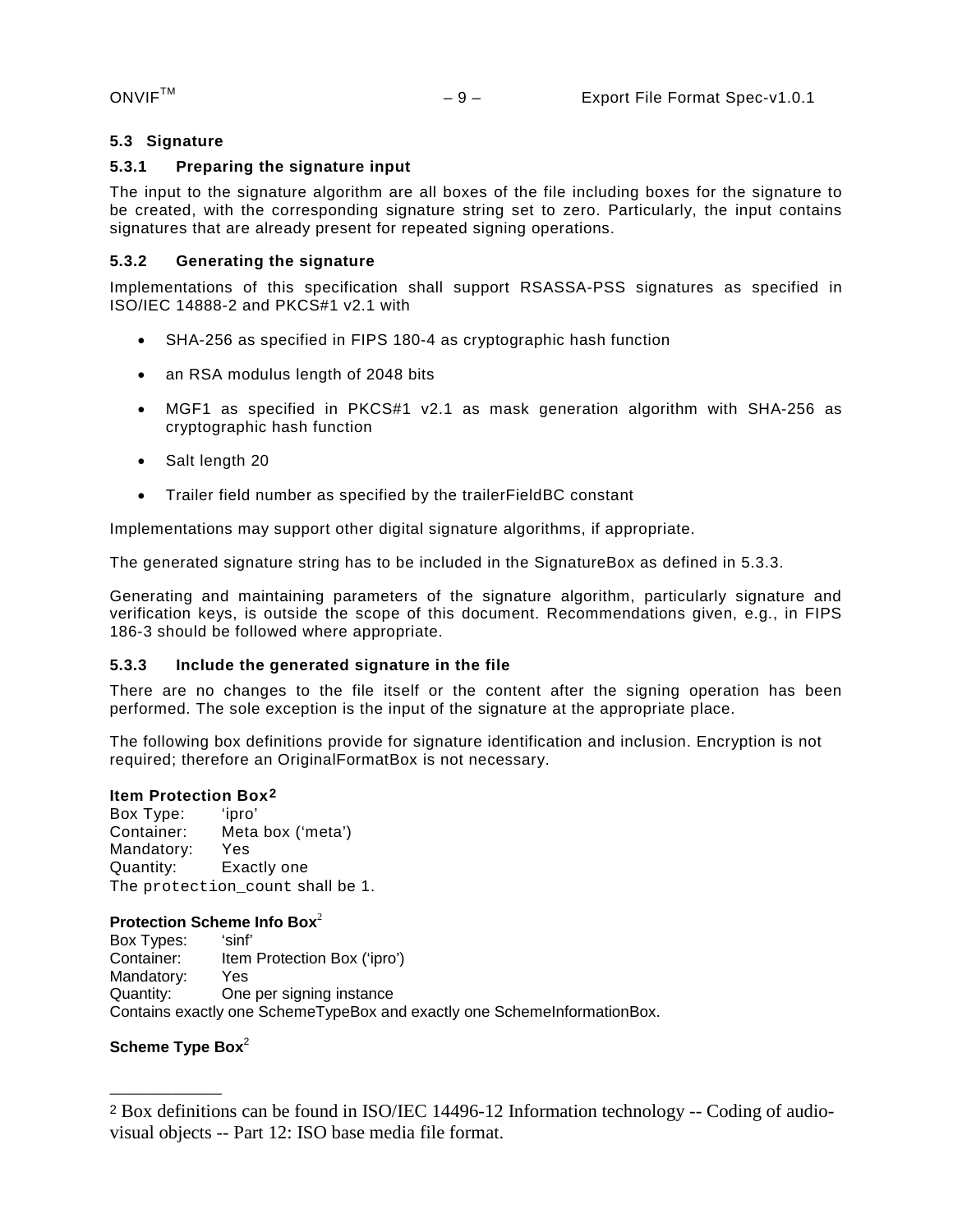Box Types: 'schm'<br>Container: Protec Protection Scheme Information Box ('sinf')<br>Yes Mandatory: Quantity: One per signing instance The scheme\_type shall be 0x6F656666 ("**O**nvif **E**xport **F**ile **F**ormat"). The scheme\_version shall be 0x00010000 (version 1).

# **Scheme Information Box<sup>2</sup><br>Box Types:** 'schi'

Box Types:<br>Container: Protection Scheme Information Box ('sinf')<br>Yes Mandatory:<br>Quantity: One per signing instance Contains exactly one SignatureBoxand exactly one CertificateBox. May also contain exactly one AdditionalUserInformationBox and exactly one SignatureConfigurationBox.

#### **SignatureBox**

Box Types: 'sibo'<br>Container: Sche Scheme Information Box ('schi') Mandatory: Yes<br>Quantity: One One per signing instance

#### **Syntax**

```
aligned(8) class SignatureBox 
      extends Box('sibo') {
      bit(8) signature[];
}
```
#### **Semantics**

signature binary byte array. Length depends on used RSA key length.

#### **CertificateBox**

| Box Type:  | 'cert'                          |
|------------|---------------------------------|
| Container: | Scheme Information Box ('schi') |
| Mandatory: | Yes.                            |
| Quantity:  | One per signing instance        |

#### **Syntax**

```
aligned(8) class CertificateBox 
      extends Box('cert') {
      bit(8) data[];
}
```
#### **Semantics**

data is the DER encoded binary byte array representation of the certificate for the key that should be used to verify the signature in the SignatureBox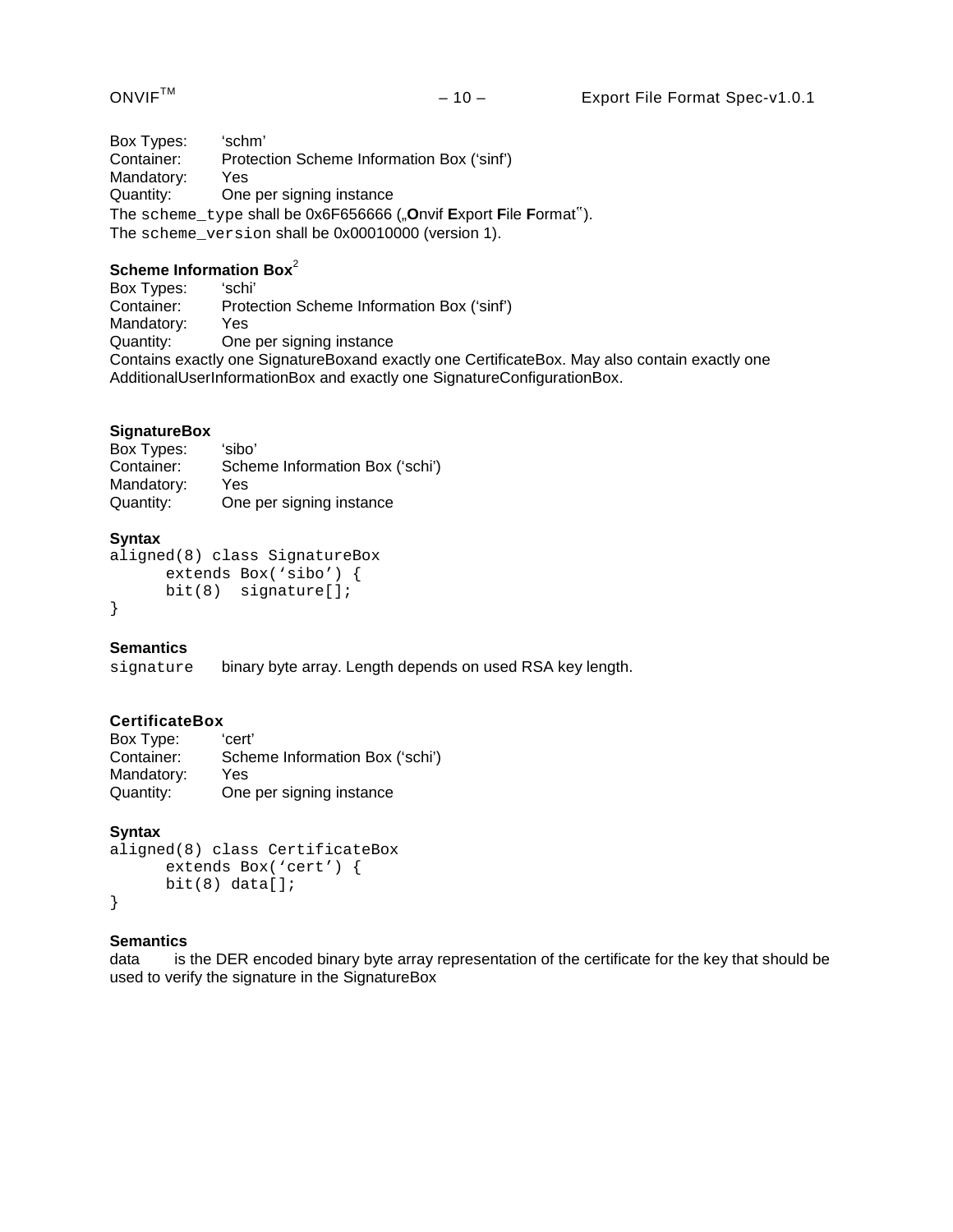#### <span id="page-10-0"></span>**5.4 Repeated signing**

To add e.g. electronic receiving stamps repeated signing of the file might be applied.

Repeat steps defined in [5.3.1](#page-8-1) and [5.3.2](#page-8-2) and append another ProtectionSchemeInfoBox at the foot of the list of already existing boxes of that type as defined in [5.4.2](#page-8-5) while not changing protection count in the ItemProtectionBox. Parsers are required to check for the existence of multiple ProtectionSchemeInfoBox despite protection count is fixed to 1, because any change of content which has already been signed would render the appropriate signature invalid. An optional AdditionalUserInformationBox might be used in order to add information.

Only if the signature algorithm applied deviates from the default the 'sigC' box shall be present.

#### **SignatureConfigurationBox**

| Box Types: | 'sigC'                           |
|------------|----------------------------------|
| Container: | Scheme Information Box ('schi')  |
| Mandatory: | Nο                               |
| Quantity:  | Zero or one per signing instance |

#### **Syntax**

```
aligned(8) class SignatureConfigurationBox 
      extends Box('sigC') {
```

```
bit(8)AlgorithmIdentifier[];
```
}

#### **Semantics**

AlgorithmIdentifier is the signature algorithm identifier with optional parameters as defined by RFC 3280 and RFC 4055. It is encoded using the ASN.1 distinguished encoding rules (DER)and has the

```
structure:AlgorithmIdentifier ::= SEQUENCE {
        algorithm OBJECT IDENTIFIER,<br>parameters ANY DEFINED BY alg
                                    ANY DEFINED BY algorithm OPTIONAL \}
```
In order to includeoptional user information data related to an additional signature the 'auib' box is provided.

# AdditionalUserInformationBox<br>Box Types: 'auib'

```
Box Types:<br>Container:
                    Scheme Information Box ('schi')
Mandatory: No<br>Quantity: Zer
                   Zero or one per signing instance
```

```
Syntax
```

```
aligned(8) class AdditionalUserInformationBox 
      extends Box('auib') {
      string UserInformation;
```
}

#### **Semantics**

UserInformation is a null terminated string in UTF-8 characters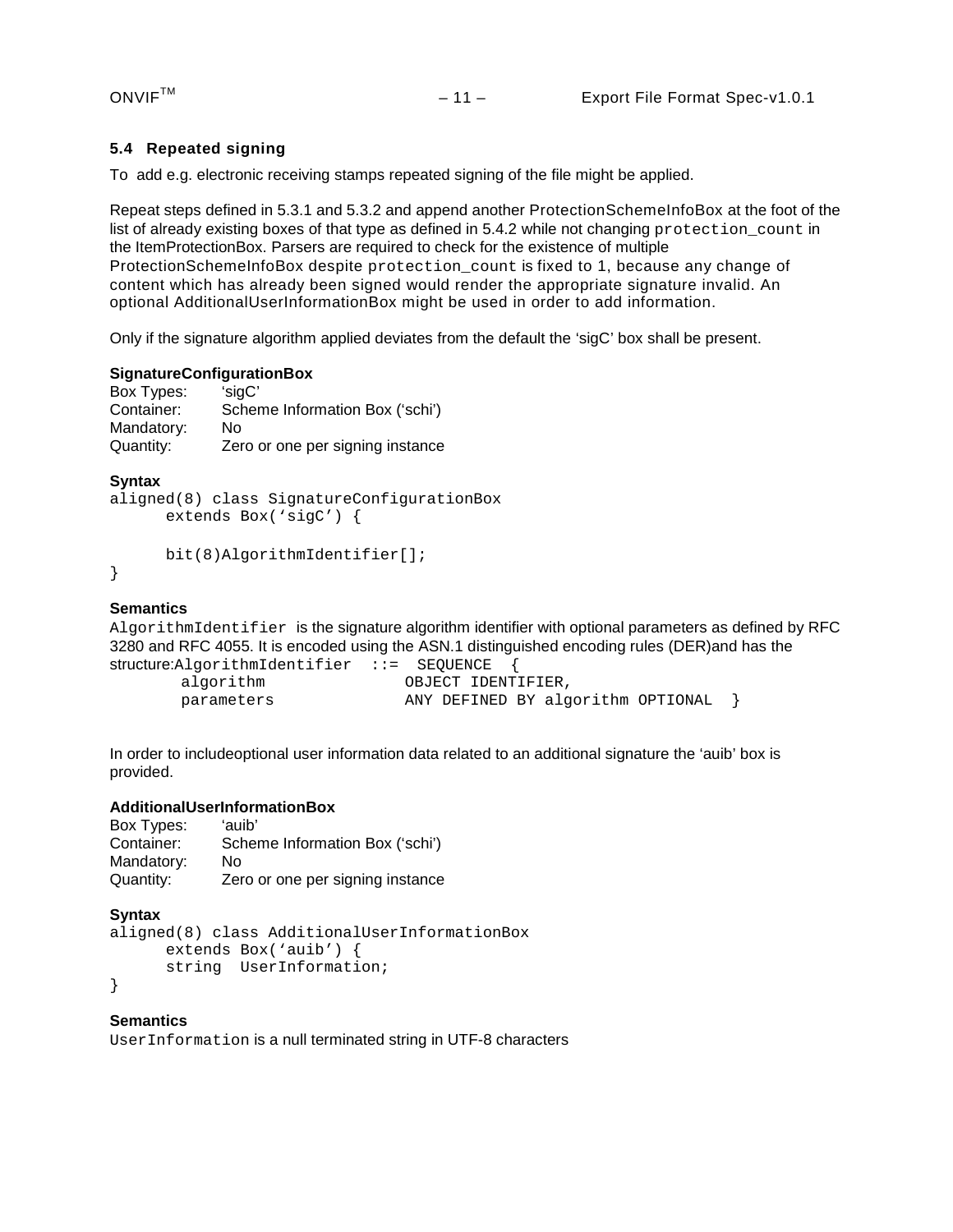### **Annex A. Repeated Signing (informative)**

| meta |      |      |      |      |      |      |      |
|------|------|------|------|------|------|------|------|
|      | suep | ipro |      |      |      |      |      |
|      |      |      |      |      |      |      |      |
|      |      |      | sinf |      |      |      |      |
|      |      |      |      |      |      |      |      |
|      |      |      |      | schm | schi |      |      |
|      |      |      |      |      |      | cert | sibo |
|      |      |      |      |      |      |      |      |

<span id="page-11-0"></span>Characterization of the box arrangement defined in the present specification for data export:

Characterization of the box arrangement after repeated signing:

| meta |      |  |      |      |      |      |      |      |           |      |                |  |
|------|------|--|------|------|------|------|------|------|-----------|------|----------------|--|
|      | suep |  | ipro |      |      |      |      |      |           |      |                |  |
|      |      |  | sinf |      |      |      |      | sinf |           |      |                |  |
|      |      |  |      | schm | schi |      |      |      | schm schi |      |                |  |
|      |      |  |      |      |      | cert | sibo |      |           | auib | sigC cert sibo |  |

The red color represents the signature introduced at the export stage. The green color represents another signing operation happening after the export stage. The CertificateBox provides the public key for signature verification. Within the SignatureConfigurationBox information is contained describing a differing signature algorithm and its parameters. Additional information has been added in the AdditionalUserInformationBox..

In order to check validity of a signature the signature itself has to be taken from the SignatureBox and the bit values for the signature string be set to zero. The hashing operation is performed followed by the signature operation on the hash value. Now the two signatures can be compared.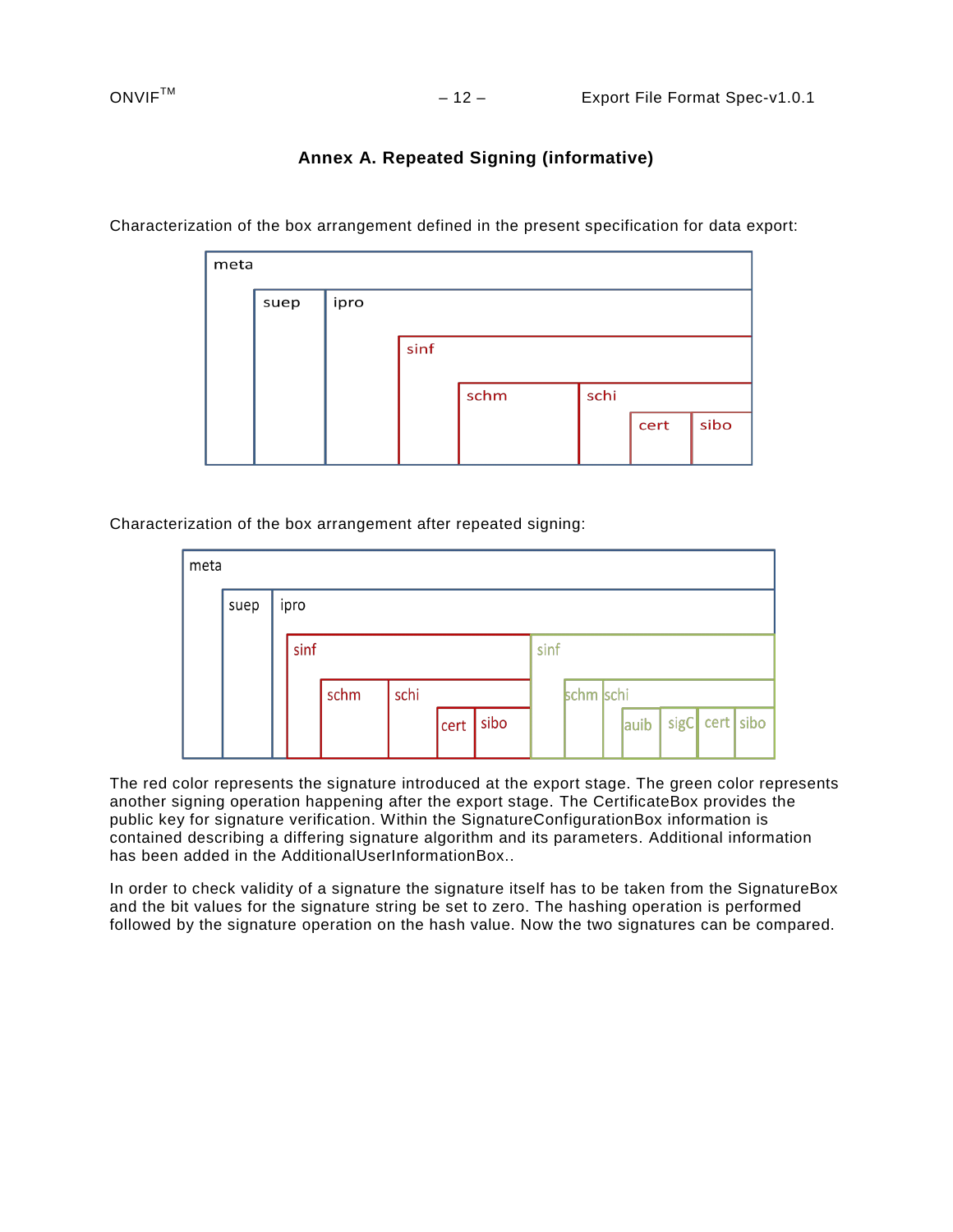Example: check validity of the first (red) signature from above

- Remove the (green) boxes created for the second signing
- Re-adjust box sizes of 'ipro' and 'meta' according to the size of removed 'sinf' box
- Read the public key from the red CertificateBox (do not change the box content)
- Take out the signature from the red SignatureBox
- Set the bit values of the red SignatureBox to zero
- Perform hash operation on the remaining file data
- Perform signature operation on the obtained hash value
- Compare the just generated signature with the signature taken out before